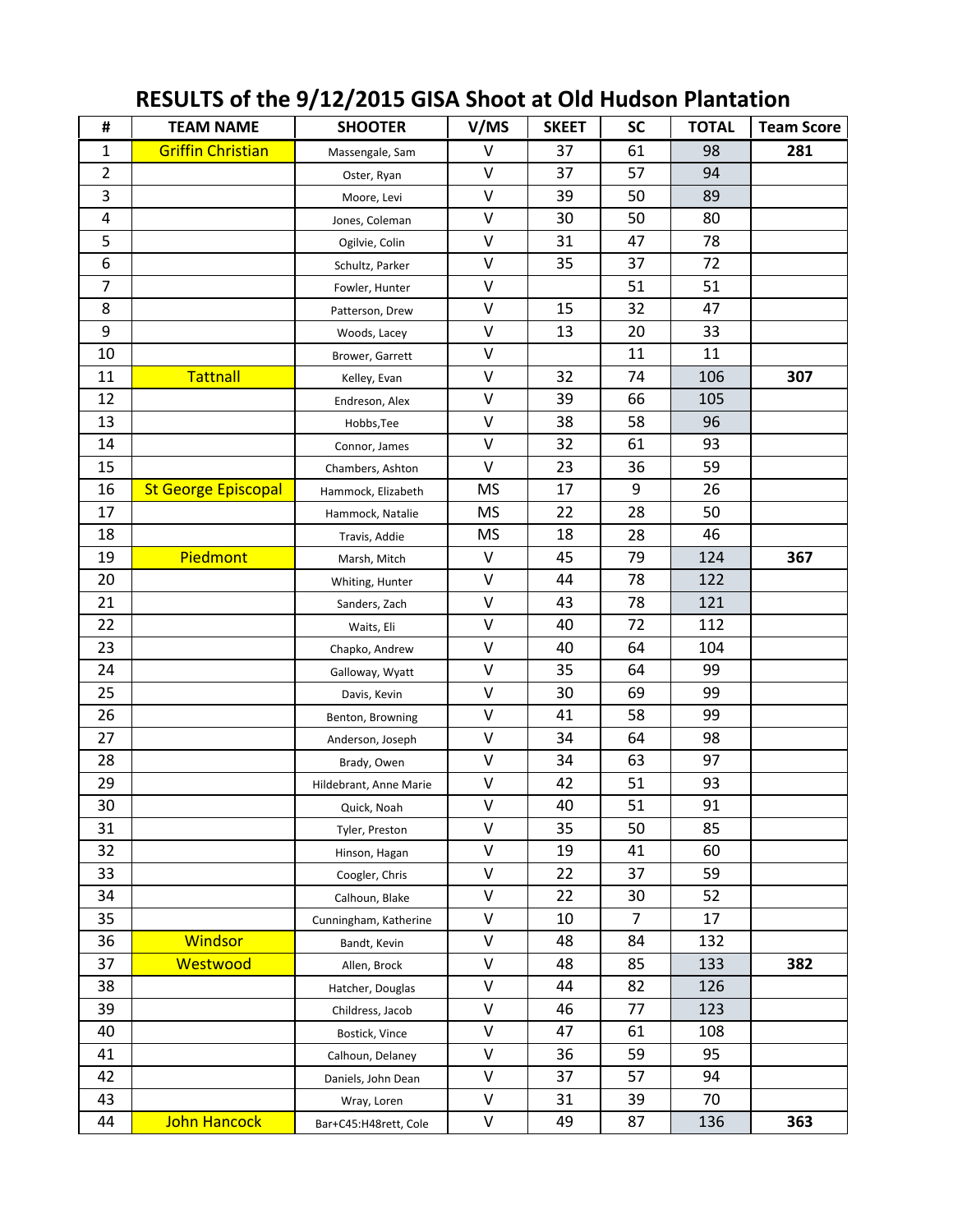| #  | <b>TEAM NAME</b>     | <b>SHOOTER</b>     | V/MS        | <b>SKEET</b> | <b>SC</b> | <b>TOTAL</b> | <b>Team Score</b> |
|----|----------------------|--------------------|-------------|--------------|-----------|--------------|-------------------|
| 45 |                      | Coleman, Tyler     | $\vee$      | 46           | 70        | 116          |                   |
| 46 |                      | Johnson, Julianna  | $\vee$      | 41           | 70        | 111          |                   |
| 47 |                      | Young, Hagen       | $\vee$      | 40           | 51        | 91           |                   |
| 48 |                      | Murphy, Marcus     | <b>MS</b>   | 9            | 22        | 31           |                   |
| 49 |                      | Griffin, Logan     | <b>MS</b>   | 41           | 67        | 108          |                   |
| 50 |                      | Brown, Gavin       | <b>MS</b>   | 32           | 50        | 82           |                   |
| 51 |                      | Munsey, Nicholas   | MS          | 31           | 62        | 93           |                   |
| 52 |                      | Davis, Nicholas    | <b>MS</b>   | 37           | 62        | 99           |                   |
| 53 |                      | LaGana, Kolby      | <b>MS</b>   | 21           | 33        | 54           |                   |
| 54 |                      | Moore, Kaleb       | <b>MS</b>   | 24           | 46        | 70           |                   |
| 55 |                      | Johnson, Hunter    | <b>MS</b>   | 27           | 47        | 74           |                   |
| 56 | <b>Robert Toombs</b> | Tapley, Denton     | $\sf V$     | 41           | 78        | 119          | 326               |
| 57 |                      | DeFee, Heath       | $\vee$      | 42           | 63        | 105          |                   |
| 58 |                      | Frost, KD          | $\vee$      | 28           | 74        | 102          |                   |
| 59 |                      | Phillips, Avery    | $\vee$      | 34           | 64        | 98           |                   |
| 60 |                      | Adams, Madi        | $\mathsf V$ | 30           | 52        | 82           |                   |
| 61 | <b>John Milledge</b> | Goette, Morgan     | $\mathsf V$ | 49           | 81        | 130          | 364               |
| 62 |                      | Altman, Micha      | $\vee$      | 42           | 79        | 121          |                   |
| 63 |                      | Bryant, Chandler   | $\vee$      | 39           | 74        | 113          |                   |
| 64 |                      | Roberts, Ford      | $\sf V$     | 45           | 66        | 111          |                   |
| 65 |                      | Langston, Mark     | $\mathsf V$ | 41           | 68        | 109          |                   |
| 66 |                      | Chambers, Ridge    | $\vee$      | 34           | 74        | 108          |                   |
| 67 |                      | Crutchfield, Chase | $\mathsf V$ | 37           | 69        | 106          |                   |
| 68 |                      | Jackson, Blake     | $\sf V$     | 43           | 56        | 99           |                   |
| 69 |                      | Bell, Daniel       | $\vee$      | 31           | 66        | 97           |                   |
| 70 |                      | McNair, Cole       | $\vee$      | 23           | 46        | 69           |                   |
| 71 |                      | Brabham, Matthew   | $\vee$      | 24           | 41        | 65           |                   |
| 72 | <b>Bulloch</b>       | Merrill, Brandon   | $\vee$      | 43           | 82        | 125          | 368               |
| 73 |                      | Burnsed, Branden   | $\sf V$     | 43           | 79        | 122          |                   |
| 74 |                      | McKinney, Lynes    | $\sf V$     | 40           | 81        | 121          |                   |
| 75 |                      | Lomax, Joseph      | $\vee$      | 43           | 73        | 116          |                   |
| 76 |                      | Conner, Seth       | $\sf V$     | 45           | 70        | 115          |                   |
| 77 |                      | Osborne, JT        | $\vee$      | 38           | 77        | 115          |                   |
| 78 |                      | Nesmith, Dalton    | $\vee$      | 39           | 72        | 111          |                   |
| 79 |                      | Rice, Nate         | $\vee$      | 35           | 68        | 103          |                   |
| 80 |                      | Brinson, Braxton   | $\mathsf V$ | 35           | 66        | 101          |                   |
| 81 |                      | Vickers, Brody     | $\vee$      | 29           | 62        | 91           |                   |
| 82 |                      | Williams, Jackson  | $\sf V$     | 36           | 55        | 91           |                   |
| 83 |                      | Ellis, Regan       | $\sf V$     | 37           | 41        | 78           |                   |
| 84 |                      | Jones, Brandon     | $\vee$      | 27           | 40        | 67           |                   |
| 85 |                      | Self, Trent        | $\vee$      | 15           | 32        | 47           |                   |
| 86 |                      | Ferguson, Jack     | <b>MS</b>   | 39           | 74        | 113          |                   |
| 87 | Lakeview Academy     | Simonton, Sam      | V           | 47           | 63        | 110          | 251               |
| 88 |                      | Pethal, Coleman    | $\sf V$     | 29           | 57        | 86           |                   |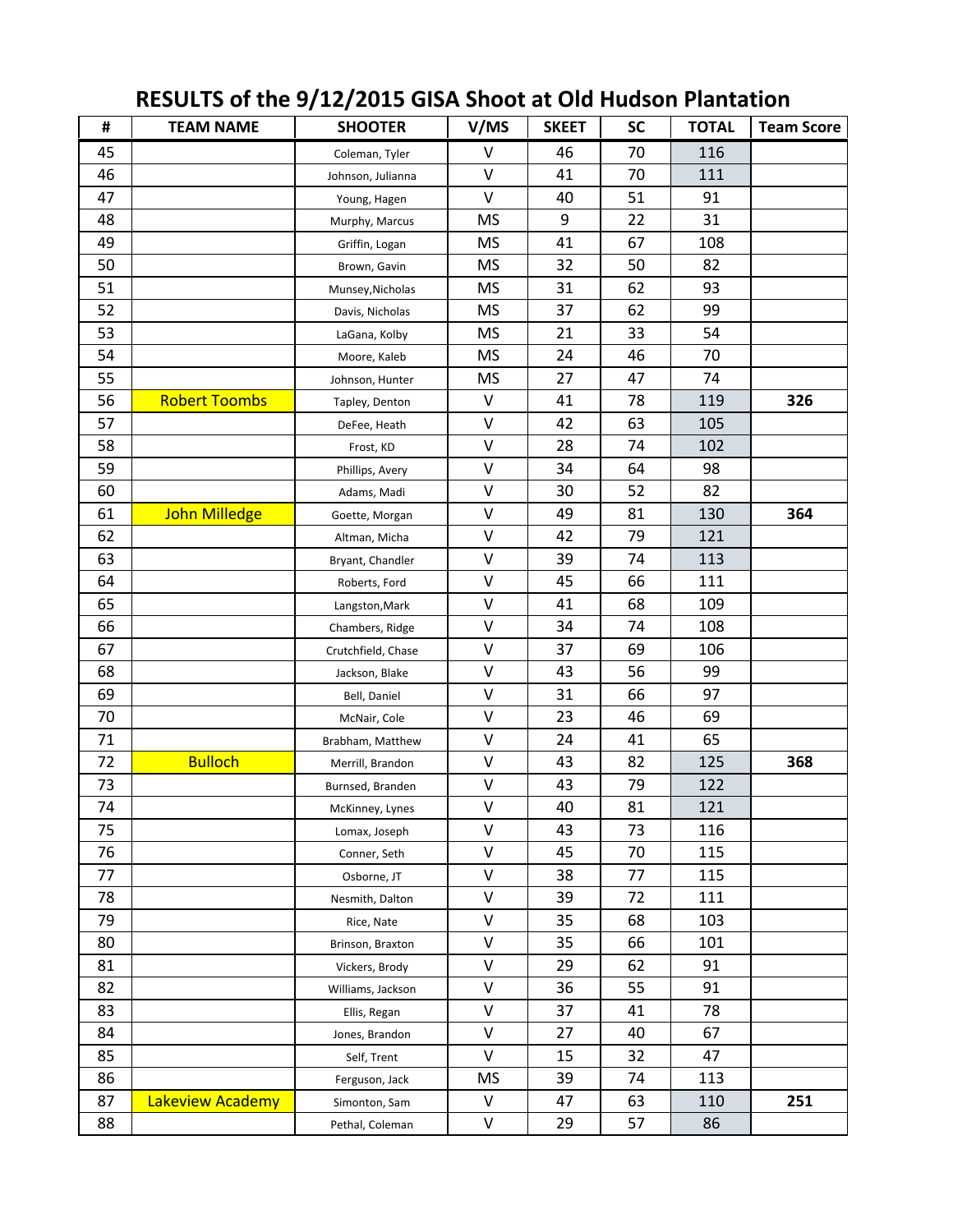| #   | <b>TEAM NAME</b> | <b>SHOOTER</b>       | V/MS         | <b>SKEET</b> | <b>SC</b> | <b>TOTAL</b> | <b>Team Score</b> |
|-----|------------------|----------------------|--------------|--------------|-----------|--------------|-------------------|
| 89  |                  | Rowland, Matt        | V            | 23           | 32        | 55           |                   |
| 90  |                  | Pethal, Max          | $\vee$       | 16           | 30        | 46           |                   |
| 91  | <b>Stratford</b> | Jones, Davis         | V            | 46           | 80        | 126          | 352               |
| 92  |                  | Suggs, Brannen       | $\mathsf V$  | 46           | 74        | 120          |                   |
| 93  |                  | Cleveland, Tommy     | V            | 41           | 65        | 106          |                   |
| 94  |                  | Jones, Nate          | $\vee$       | 39           | 67        | 106          |                   |
| 95  |                  | McMaster, John       | V            | 38           | 67        | 105          |                   |
| 96  |                  | Durkett, Steve       | V            | 41           | 62        | 103          |                   |
| 97  |                  | Bailey, Harrison     | $\vee$       | 36           | 62        | 98           |                   |
| 98  |                  | Sheridan, Loy        | $\vee$       | 33           | 62        | 95           |                   |
| 99  |                  | Hale, Jeffery        | V            | 41           | 52        | 93           |                   |
| 100 |                  | Bailey, Grant        | $\vee$       | 24           | 65        | 89           |                   |
| 101 |                  | Brewer, Preston      | $\vee$       | 32           | 43        | 75           |                   |
| 102 |                  | Brewer, Lucas        | V            | 23           | 42        | 65           |                   |
| 103 | Gatewood         | Copelan, Jasper      | V            | 49           | 87        | 136          | 401               |
| 104 |                  | Copelan, Aaron       | $\vee$       | 45           | 90        | 135          |                   |
| 105 |                  | Hyatt, Taylor        | V            | 50           | 80        | 130          |                   |
| 106 |                  | Sinclair, Nash       | $\mathsf{V}$ | 45           | 77        | 122          |                   |
| 107 |                  | Garland, Brice       | $\vee$       | 42           | 77        | 119          |                   |
| 108 |                  | Matysiak, Austin     | $\sf V$      | 38           | 80        | 118          |                   |
| 109 |                  | Embry, Jackson       | $\vee$       | 41           | 76        | 117          |                   |
| 110 |                  | Garland, Baylor      | V            | 39           | 74        | 113          |                   |
| 111 |                  | Wallace, Weston      | $\mathsf{V}$ | 33           | 77        | 110          |                   |
| 112 |                  | Johnston, Marshall   | $\sf V$      | 39           | 71        | 110          |                   |
| 113 |                  | Hall, Hank           | $\sf V$      | 42           | 62        | 104          |                   |
| 114 |                  | Dutton, Will         | V            | 39           | 59        | 98           |                   |
| 115 |                  | Eubanks, Graham      | V            | 36           | 57        | 93           |                   |
| 116 |                  | Waddell, Reese       | $\vee$       | 27           | 57        | 84           |                   |
| 117 |                  | Wallace, Ansley      | $\mathsf{V}$ | 34           | 47        | 81           |                   |
| 118 |                  | Farley, James        | $\sf V$      | 25           | 48        | 73           |                   |
| 121 |                  | Embry, Kate          | <b>MS</b>    | 17           | 20        | 37           |                   |
| 122 |                  | Whiddon, Walker      | MS           | 21           | 34        | 55           |                   |
| 123 |                  | Stickley, Jack       | <b>MS</b>    | 25           | 40        | 65           |                   |
| 124 |                  | Johnson, James Major | <b>MS</b>    | 12           | 42        | 54           |                   |
| 125 |                  | Hayes, JP            | <b>MS</b>    | 23           | 22        | 45           |                   |
| 126 |                  | Embry, Garric        | <b>MS</b>    | 28           | 33        | 61           |                   |
| 127 |                  | Johnson, Austin      | <b>MS</b>    | 10           | 25        | 35           |                   |
| 129 | Woodward         | Droogmans, Peter     | V            | 45           | 78        | 123          | 355               |
| 130 |                  | Baldwin, Chad        | V            | 42           | 77        | 119          |                   |
| 131 |                  | Gosch, Finn          | $\mathsf{V}$ | 37           | 76        | 113          |                   |
| 132 |                  | Kurzweg, Turner      | $\sf V$      | 44           | 65        | 109          |                   |
| 133 |                  | Simpson, Scott       | $\mathsf{V}$ | 46           | 61        | 107          |                   |
| 134 |                  | Stowers, August      | $\sf V$      | 42           | 65        | 107          |                   |
| 135 |                  | Clapes, Carley       | V            | 35           | 71        | 106          |                   |